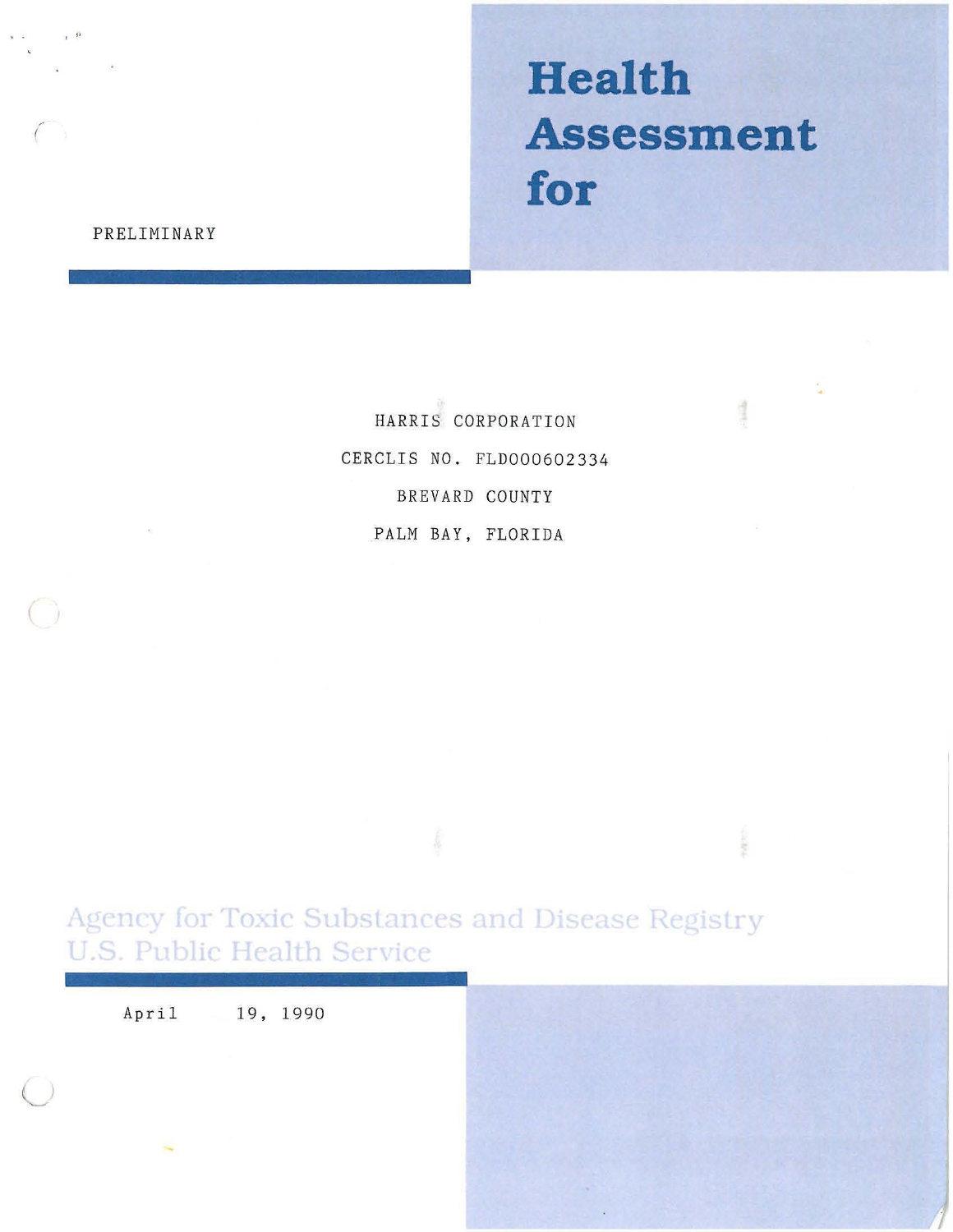## PRELIMINARY HEALTH ASSESSMENT

#### HARRIS CORPORATION/GENERAL DEVELOPMENT UTILITIES

## BREVARD COUNTY

## PALM BAY, FLORIDA

#### OCTOBER 12, 1988

## Prepared by:

## State Health Office

Florida Department of Health and Rehabilitative Services (HRS)

#### Prepared for:

#### Agency for Toxic Substances and Disease Registry (ATSDR)

## Background

· "

he Harris Corporation National Priorities List (NPL) Site occupies over<br>10 acres in Palm Bay, Brevard County, Florida. The site consists of the \_vo acres in Palm Bay, Brevard County, Florida. The site consists of the Harris Corporation and the General Development Utilities, Inc. (GDU). Harris has two major operating divisions: the Semiconductor Sector and the Government System Sector. They provide a wide variety of electronic devices and components. GDU provides the water supply, treatment and disposal for at least 37,000 residents in Palm Bay. GDU's well field, consisting of 18 producing wells, is located south of the Harris complex, adjacent to and down gradient from the Harris complex. EPA found that the well field is contaminated with volatile organic compounds. Although the Florida Department of Environmental Regulation (DER) has indicated that Harris Corp. is the source of these compounds, the precise origin and cause of the contamination are unknown. The DER and Harris Corp. signed a consent agreement in December 1983 in which the company is responsible for determining the extent of ground water contamination and developing a restoration program. Harris has constructed a system to pump ground water through an air stripper to remove the volatile organic compounds. stripper was activated in May 1985 and is expected to operate into the 1990's to complete the cleanup.

The following documents were reviewed by Florida HRS:

- 1. ATSDR site Summary September 1988.
- 2. National Priorities List Site by U.S. Environmental Protection Agency/ Remedial Response Program - April 1985.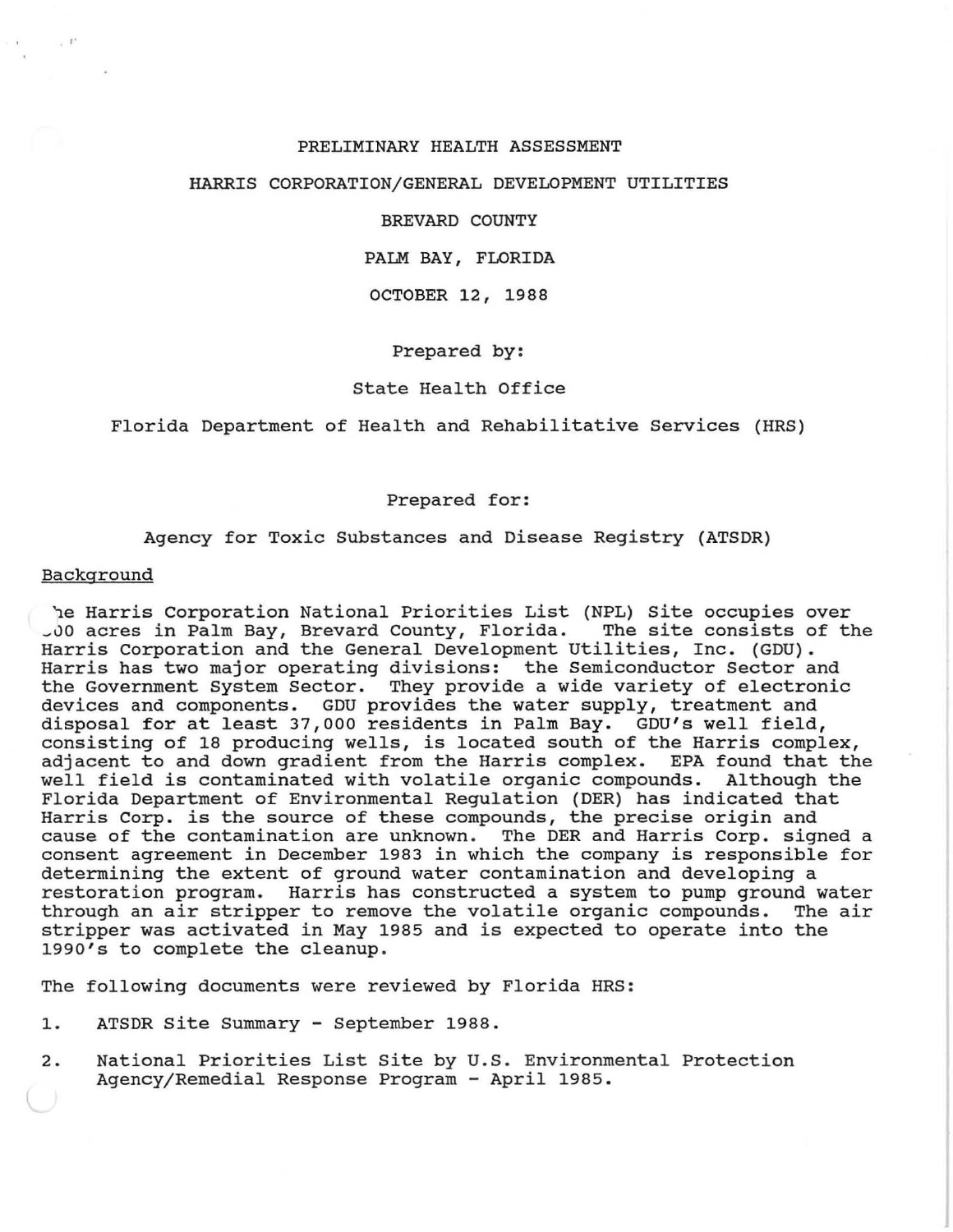- Harris Corporation Ground Water Program, Palm Bay, Florida, by Post, Buckley, Schuh & Jernigan, Inc. - January 1986.
- 4. Building 6 Ground Water Assessment, Government Systems Harris Corporation, Palm Bay, Florida - July 1987.

## Environmental contamination and Physictal Hazards

According to the given information, the site is fenced and access is restricted. There are no unusual hazards known to exist at Harris Corporation.

contaminants of concern and their maximum concentrations at the site consist of the following:

| CONTAMINANT          | MAXIMUM<br>CONCENTRATION                                                                                                                                                      | <b>GUIDANCE</b><br>LEVEL                                  |
|----------------------|-------------------------------------------------------------------------------------------------------------------------------------------------------------------------------|-----------------------------------------------------------|
|                      |                                                                                                                                                                               |                                                           |
| Trichloroethene      | 6290                                                                                                                                                                          | $3^a_{\text{7b}}$                                         |
|                      | 195                                                                                                                                                                           |                                                           |
|                      |                                                                                                                                                                               | $70^{\circ}$                                              |
|                      |                                                                                                                                                                               | 2 <sup>d</sup>                                            |
|                      |                                                                                                                                                                               | $13.4^e$                                                  |
|                      |                                                                                                                                                                               | $2.35^{f}$<br>$3^{\mathbf{a}}$                            |
|                      |                                                                                                                                                                               | 50 <sup>a</sup>                                           |
| Lead                 | 60                                                                                                                                                                            | 50 <sup>a</sup>                                           |
|                      |                                                                                                                                                                               |                                                           |
|                      |                                                                                                                                                                               |                                                           |
|                      | 119                                                                                                                                                                           | $\begin{array}{c}\n3^a \\ 7^b \\ 7^c \\ 2^d\n\end{array}$ |
| t-1,2-Dichloroethene | 659                                                                                                                                                                           |                                                           |
| Vinyl Chloride       | 345                                                                                                                                                                           |                                                           |
| Methylene Chloride   | 1160                                                                                                                                                                          | 2.3 <sup>e</sup>                                          |
|                      | 1,1-Dichloroethene<br>t-1,2-dichloroethene<br>Vinyl Chloride<br>Methylene Chloride<br>Chlorobenzene<br>Tetrachloroethene<br>Chromium<br>Trichloroethene<br>1,1-Dichloroethene | 2350<br>1960<br>42.5<br>14.7<br>62<br>69<br>5090          |

a FAC-17-22

,  $\Gamma$ 

 $\omega = 1$ 

**b** EPA Health Advisory

c Proposed Maximum contaminant Level Goal (MCLG) (referenced from ATSDR)

d Carcinogen Assessment Group, EPA (referenced from Health Advisory)

e EPA Ambient Water Quality criteria (1980)

f National Academy of Science Potential Environmental and Human Exposure

lsed on the existing condition of Harris Corporation site, the potential environmental pathways of concern are off-site migration of contaminated